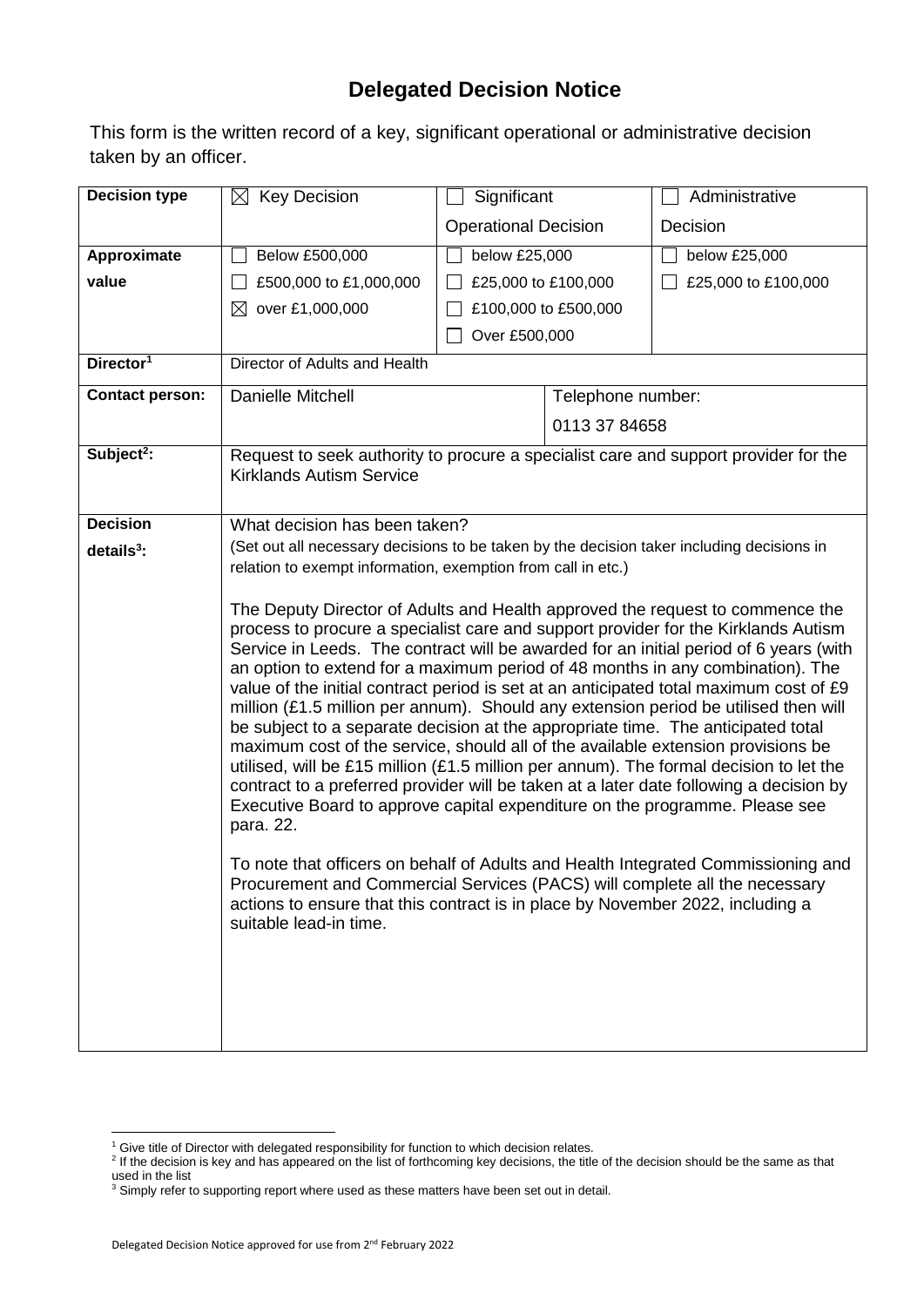|                            | A brief statement of the reasons for the decision                                                                                                                            |  |  |  |  |  |
|----------------------------|------------------------------------------------------------------------------------------------------------------------------------------------------------------------------|--|--|--|--|--|
|                            | (Include any significant financial, procurement, legal or equalities implications, having<br>consulted with Finance, PACS, Legal, HR and Equality colleagues as appropriate) |  |  |  |  |  |
|                            | See report                                                                                                                                                                   |  |  |  |  |  |
|                            |                                                                                                                                                                              |  |  |  |  |  |
|                            | Brief details of any alternative options considered and rejected by the decision<br>maker at the time of making the decision                                                 |  |  |  |  |  |
|                            | See report                                                                                                                                                                   |  |  |  |  |  |
|                            |                                                                                                                                                                              |  |  |  |  |  |
| Affected wards:            | Guiseley and Rawdon                                                                                                                                                          |  |  |  |  |  |
| <b>Details of</b>          | Executive Member for Health, Well-being and Adults was consulted on 19th April                                                                                               |  |  |  |  |  |
| consultation               | 2022                                                                                                                                                                         |  |  |  |  |  |
| undertaken <sup>4</sup> :  |                                                                                                                                                                              |  |  |  |  |  |
|                            | <b>Ward Councillors</b>                                                                                                                                                      |  |  |  |  |  |
|                            | Chief Digital and Information Officer <sup>5</sup>                                                                                                                           |  |  |  |  |  |
|                            | Chief Asset Management and Regeneration Officer <sup>6</sup>                                                                                                                 |  |  |  |  |  |
|                            | <b>Others</b>                                                                                                                                                                |  |  |  |  |  |
| Implementation             | Officer accountable, and proposed timescales for implementation                                                                                                              |  |  |  |  |  |
|                            | Officers on behalf of Adults and Health Integrated Commissioning will ensure                                                                                                 |  |  |  |  |  |
|                            | implementation is complete by November 2022                                                                                                                                  |  |  |  |  |  |
| List of                    | Date Added to List:- 11 <sup>th</sup> March 2022                                                                                                                             |  |  |  |  |  |
| Forthcoming                |                                                                                                                                                                              |  |  |  |  |  |
| Key Decisions <sup>7</sup> | If Special Urgency or General Exception a brief statement of the reason why it is<br>impracticable to delay the decision                                                     |  |  |  |  |  |
|                            | If Special Urgency Relevant Scrutiny Chair(s) approval                                                                                                                       |  |  |  |  |  |

 4 Include details of any interest disclosed by an elected Member on consultation and the date of any relevant dispensation given. <sup>5</sup> See Officer Delegation Scheme (Executive Functions) CDIO must be consulted in relation to all matters relating to the Council's use of digital technology

<sup>&</sup>lt;sup>6</sup> See Officer Delegation Scheme (Executive Functions) CAMRO must be consulted in relation to all matters relating to the Council's land and buildings.

<sup>&</sup>lt;sup>7</sup> See Executive and Decision Making Procedure Rule 2.4 - 2.6. Complete this section for key decisions only